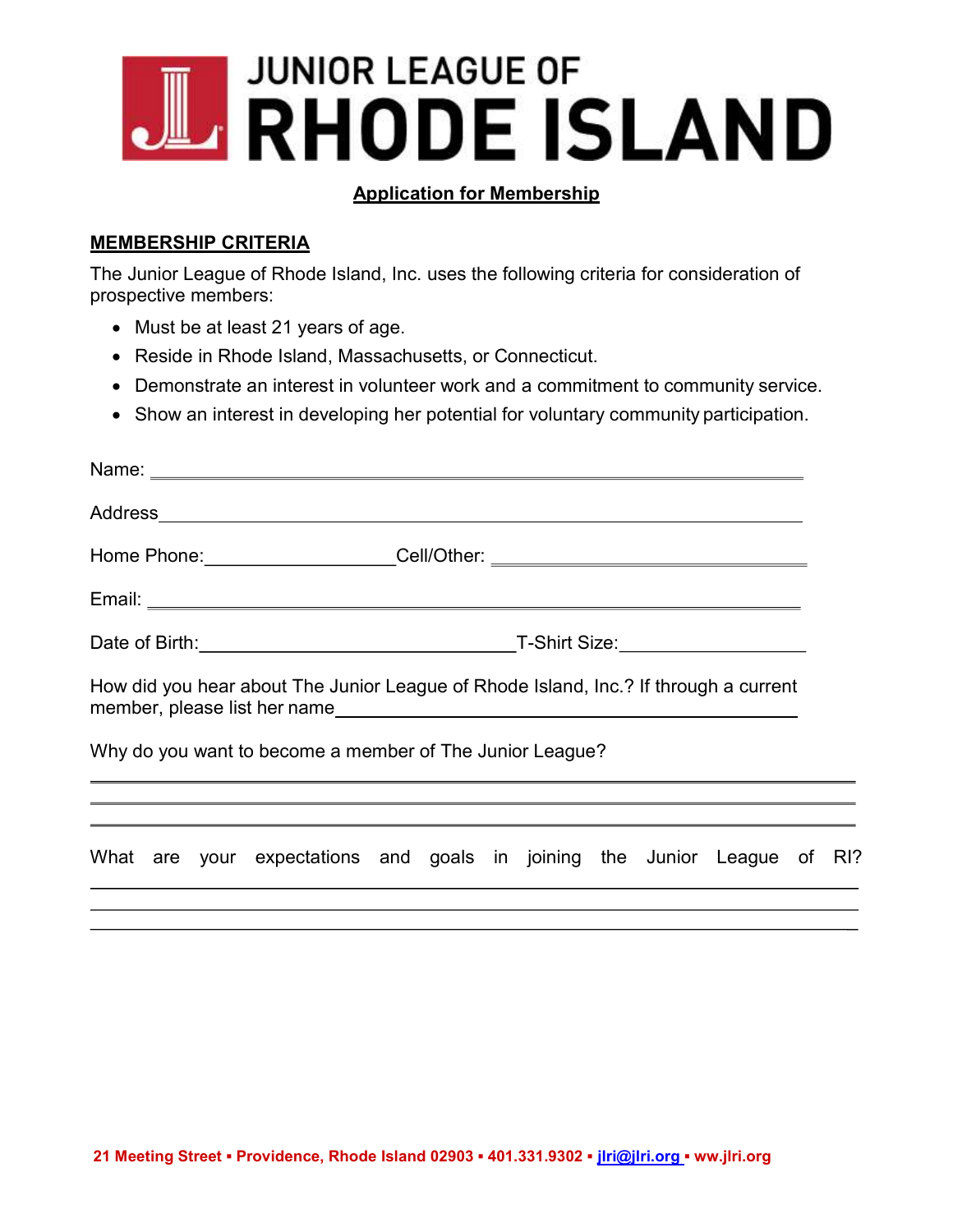# **JUNIOR LEAGUE OF RHODE ISLAND**

#### NEW MEMBER COMMITMENT

As a New Member of The Junior League of Rhode Island, Inc., you are required to accept the following commitments:

- 1. Payment of New Member Dues and Course Fee \$135 – New Member Dues \$ 50 – New Member Course Fee \$185 – Total Fees due by September 30, 2019 2020
- 2. Attend at least 3 of the 4 scheduled New Member evening meetings. The New Member Class will meet one Wednesday each month from September to December. \*Please note: Exact meeting dates will be determined at the September meeting.

In person meetings will consist of learning about the Junior League of Rhode Island, small community service projects and trainings.

- 3. Attend the New Member Retreat in September.
- 4. Organize and execute a community service event with help from the Community Outreach Council. This may include a shift at the storefront we share with Foster Forward.
- 5. Work with the Fund Development Council on the organization and execution of the JLRI Annual Fundraiser, Winter Sparkle.
- 6. Attend the New Member graduation at the December General Membership Meeting (GMM).
- 7. New members are encouraged to participate in the General Membership Meetings (GMM), socials and volunteer shifts.

Please Note: The Junior League of Rhode Island will offer another opportunity to join in January 2020. If now isn't the right time for you but you are still interested please let us know! Please feel free to email us at jiri@jiri.org.